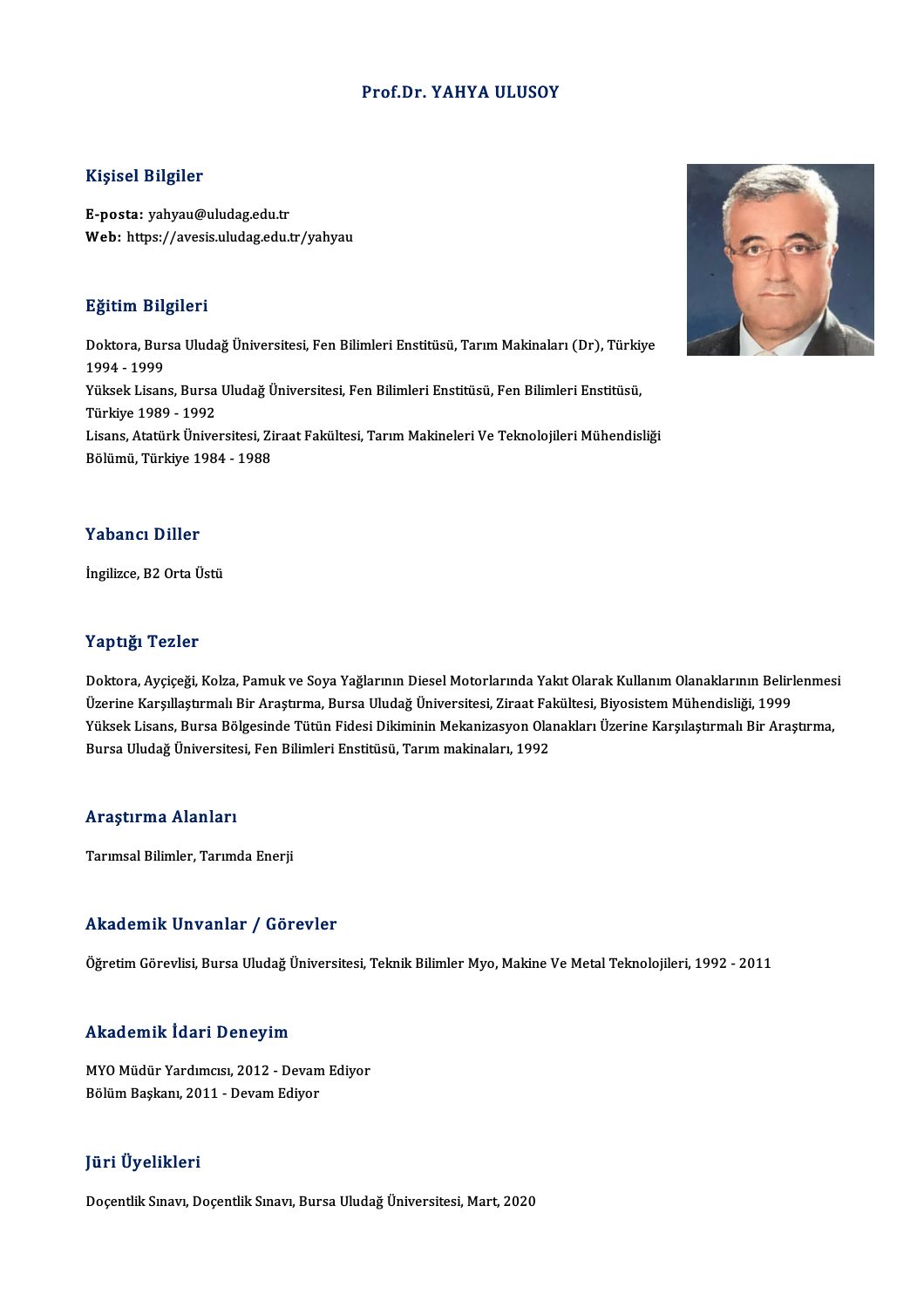# SCI, SSCI ve AHCI İndekslerine Giren Dergilerde Yayınlanan Makaleler<br>Makaleler

- CI, SSCI ve AHCI İndekslerine Giren Dergilerde Yayınlanan Makaleler<br>I. Energy and emission benefits of chicken manure biogas production: a case study<br>Illusov Y. Ulukardeeler A.H. Arelan B. Tekin Y. I. Energy and emission benefits of chicken manure biogas production: a case study<br>Ulusoy Y., Ulukardesler A. H., Arslan R., Tekin Y. Energy and emission benefits of chicken manure biogas production: a case study<br>Ulusoy Y., Ulukardesler A. H. , Arslan R., Tekin Y.<br>ENVIRONMENTAL SCIENCE AND POLLUTION RESEARCH, cilt.28, sa.10, ss.12351-12356, 2021 (SCI İnd Ulusoy Y., Ulu<br>ENVIRONMEI<br>Giren Dergi)<br>PESPONSE ENVIRONMENTAL SCIENCE AND POLLUTION RESEARCH, cilt.28, sa.10, ss.12351-12356, 2021 (SCI Inc<br>Giren Dergi)<br>II. RESPONSE AND YIELD STABILITY OF CANOLA (Brassica napus L.) GENOTYPES TO MULTI-<br>ENVIRONMENTS USING GGE PIPLOT ANAL
- Giren Dergi)<br>II. RESPONSE AND YIELD STABILITY OF CANOLA (Brassica napus L.) GENOTYPES TO MULTI-<br>ENVIRONMENTS USING GGE BIPLOT ANALYSIS RESPONSE AND YIELD STABILITY OF CANOLA (Brassica napus L.) GENOTYPE:<br>ENVIRONMENTS USING GGE BIPLOT ANALYSIS<br>SİNCİK M., GÖKSOY A. T. , ŞENYİĞİT E., ULUSOY Y., Acar M., Gizlenci S., Atagun G., Suzer S.<br>BIOACRO silt 33, se 2, ENVIRONMENTS USING GGE BIPLOT ANALYSIS<br>SINCIK M., GÖKSOY A. T. , ŞENYIĞİT E., ULUSOY Y., Acar M., Gizlenci S., At<br>BIOAGRO, cilt.33, sa.2, ss.105-114, 2021 (SCI İndekslerine Giren Dergi)<br>Investisation of portisulate matter
- SINCIK M., GÖKSOY A. T. , ŞENYIĞİT E., ULUSOY Y., Acar M., Gizlenci S., Atagun G., Suzer S.<br>BIOAGRO, cilt.33, sa.2, ss.105-114, 2021 (SCI İndekslerine Giren Dergi)<br>III. Investigation of particulate matter by FTIR, TEM and BIOAGRO, cilt.33, sa.2, ss.105-114, 2021 (SCI İn<br>Investigation of particulate matter by FTI<br>on diesel and waste cooking oil-biodiesel<br><sup>Illucov V</sup> I<mark>nvestiga</mark><br>on diese<br>Ulusoy Y.<br>ENVIPON on diesel and waste cooking oil-biodiesel<br>Ulusoy Y.<br>ENVIRONMENTAL SCIENCE AND POLLUTION RESEARCH, cilt.27, ss.500-509, 2020 (SCI İndekslerine Giren Dergi)<br>Predistion and manning of soil slav and sand sontants using visible

Ulusoy Y.<br>ENVIRONMENTAL SCIENCE AND POLLUTION RESEARCH, cilt.27, ss.500-509, 2020 (SCI İndekslerine Giren Dergi)<br>IV. Prediction and mapping of soil clay and sand contents using visible and near-infrared spectroscopy<br>TÜMSAV ENVIRONMENTAL SCIENCE AND POLLUTION RESP<br>Prediction and mapping of soil clay and sand<br>TÜMSAVAŞ Z., TEKİN Y., ULUSOY Y., Mouazen A. M.<br>PIOSVSTEMS ENCINEERING silt 177 ss 90,100,20 Prediction and mapping of soil clay and sand contents using visible and ne<br>TÜMSAVAŞ Z., TEKİN Y., ULUSOY Y., Mouazen A. M.<br>BIOSYSTEMS ENGINEERING, cilt.177, ss.90-100, 2019 (SCI İndekslerine Giren Dergi)<br>Htilization of was TÜMSAVAŞ Z., TEKİN Y., ULUSOY Y., Mouazen A. M.<br>BIOSYSTEMS ENGINEERING, cilt.177, ss.90-100, 2019 (SCI İndekslerine G.<br>V. Utilization of waste cooking oil as an alternative fuel for Turkey<br>APSLAN B. HUISOV V.

**BIOSYSTEMS ENGINEE<br>Utilization of waste<br>ARSLAN R., ULUSOY Y.**<br>ENVIRONMENTAL SCU Utilization of waste cooking oil as an alternative fuel for Turkey<br>ARSLAN R., ULUSOY Y.<br>ENVIRONMENTAL SCIENCE AND POLLUTION RESEARCH, cilt.25, sa.25, ss.24520-24525, 2018 (SCI İndekslerine<br>Ciron Dergi)

ARSLAN R., U<br>ENVIRONME<br>Giren Dergi)<br>Investisatio ENVIRONMENTAL SCIENCE AND POLLUTION RESEARCH, cilt.25, sa.25, ss.24520-24525, 2018 (SCI İndeksleri:<br>Giren Dergi)<br>VI. Investigation of performance and emission characteristics of waste cooking oil as biodiesel in a<br>diesel e

# Giren Dergi)<br>VI. Investigation of performance and emission characteristics of waste cooking oil as biodiesel in a<br>diesel engine

ULUSOYY.,ARSLANR.,TEKİNY.,SÜRMENA.,BolatA.,ŞAHİNR.

PETROLEUM SCIENCE, cilt.15, sa.2, ss.396-404, 2018 (SCI İndekslerine Giren Dergi)

ULUSOY Y., ARSLAN R., TEKİN Y., SÜRMEN A., Bolat A., ŞAHİN R.<br>PETROLEUM SCIENCE, cilt.15, sa.2, ss.396-404, 2018 (SCI İndekslerine Giren Dergi)<br>VII. Prediction of soil cation exchange capacity using visible and near infrar PETROLEUM SCIENCE, cilt.15, sa.2, ss.396-404, 201<br>Prediction of soil cation exchange capacity u<br>ULUSOY Y., TEKİN Y., TÜMSAVAŞ Z., Mouazen A. M.<br>PLOSVSTEMS ENCINEERING, silt 152, ss.70, 92, 201 Prediction of soil cation exchange capacity using visible and near infrared<br>ULUSOY Y., TEKİN Y., TÜMSAVAŞ Z., Mouazen A. M.<br>BIOSYSTEMS ENGINEERING, cilt.152, ss.79-93, 2016 (SCI İndekslerine Giren Dergi)<br>An investigation o ULUSOY Y., TEKİN Y., TÜMSAVAŞ Z., Mouazen A. M.<br>BIOSYSTEMS ENGINEERING, cilt.152, ss.79-93, 2016 (SCI İndekslerine Giren Dergi)<br>VIII. An investigation of engine and fuel system performance in a diesel engine operating

# BIOSYSTEMS<br>An investig<br>cooking oil<br>ULUSOV V. A

cooking oil<br>ULUSOY Y., ARSLAN R., KAPLAN C., Bolat A., Cedden H., Kaya A., Gunc G.

INTERNATIONAL JOURNAL OF GREEN ENERGY, cilt.13, sa.1, ss.40-48, 2016 (SCI İndekslerine Giren Dergi)

- ULUSOY Y., ARSLAN R., KAPLAN C., Bolat A., Cedden H., Kaya A., Gunc G.<br>INTERNATIONAL JOURNAL OF GREEN ENERGY, cilt.13, sa.1, ss.40-48, 2016 (SCI İndekslerine Giren Dergi)<br>IX. Online Measurement of Soil Organic Carbon as Co INTERNATIONAL JOURNAL OF GREEN EN<br>Online Measurement of Soil Organic<br>Vegetation Index in a Vertisol Field<br>TEKIN V. III USOV V. TÜMSAVAS Z. MOV Online Measurement of Soil Organic Carbon<br>Vegetation Index in a Vertisol Field<br>TEKİN Y., ULUSOY Y., TÜMSAVAŞ Z., Mouazen A. M.<br>SCIENTIEIC WORLD JOUPMAL 2014 (SCLİndekska
	- Vegetation Index in a Vertisol Field<br>TEKİN Y., ULUSOY Y., TÜMSAVAŞ Z., Mouazen A. M.<br>SCIENTIFIC WORLD JOURNAL, 2014 (SCI İndekslerine Giren Dergi)<br>An evaluation of the elternative transport fuel polisies for 1
- TEKIN Y., ULUSOY Y., TÜMSAVAŞ Z., Mouazen A. M.<br>SCIENTIFIC WORLD JOURNAL, 2014 (SCI Indekslerine Giren Dergi)<br>X. An evaluation of the alternative transport fuel policies for Turkey<br>ARSLAN B. ULUSOV V. Tekin V. SÜPMEN A. SCIENTIFIC WORLD JOURNAL, 2014 (SCI İn<br>An evaluation of the alternative transp<br>ARSLAN R., ULUSOY Y., Tekin Y., SÜRMEN A. An evaluation of the alternative transport fuel policies for Turkey<br>ARSLAN R., ULUSOY Y., Tekin Y., SÜRMEN A.<br>ENERGY POLICY, cilt.38, sa.6, ss.3030-3037, 2010 (SCI İndekslerine Giren Dergi)<br>Analysis of biagge production in
- ARSLAN R., ULUSOY Y., Tekin Y., SÜRMEN A.<br>ENERGY POLICY, cilt.38, sa.6, ss.3030-3037, 2010 (SCI İndekslerine Giren Dergi)<br>XI. Analysis of biogas production in Turkey utilising three different materials and two scenarios<br>Hi ENERGY POLICY, cilt.38, sa.6, ss.3030-3037, 20<br>Analysis of biogas production in Turkey i<br>Ulusoy Y., Ulukardeşler A. H. , Ünal H., Alibaş K.<br>AERICAN IQURNAL OF ACRICULTURAL RESEA Analysis of biogas production in Turkey utilising three different materials and two scenarios<br>Ulusoy Y., Ulukardeşler A. H. , Ünal H., Alibaş K.<br>AFRICAN JOURNAL OF AGRICULTURAL RESEARCH, cilt.4, ss.996-1003, 2009 (SCI İnde Ulusoy Y., Ulukardeşler A. H. , Ünal H., Alibaş K.<br>AFRICAN JOURNAL OF AGRICULTURAL RESEARCH, cilt.4, ss.99<br>XII. Emission Characteristics of Sunflower Oil Methyl Ester<br>Ulusov Y., Arslan R., Kaplan C.

## AFRICAN JOURNAL OF AGRIC<br>Emission Characteristics of<br>Ulusoy Y., Arslan R., Kaplan C.<br>ENEPCY SOUPCES PAPT A PE Emission Characteristics of Sunflower Oil Methyl Ester<br>Ulusoy Y., Arslan R., Kaplan C.<br>ENERGY SOURCES PART A-RECOVERY UTILIZATION AND ENVIRONMENTAL EFFECTS, cilt.31, sa.11, ss.906-910,<br>2009 (SCL Indekslerine Ciren Dergi) Ulusoy Y., Arslan R., Kaplan C.<br>ENERGY SOURCES PART A-RECOVER<br>2009 (SCI İndekslerine Giren Dergi)<br>Agricultural machinery educatio 2009 (SCI İndekslerine Giren Dergi)

- XIII. Agricultural machinery education in Turkey<br>Tekin Y., Arslan R., Ulusoy Y. Agricultural machinery education in Turkey<br>Tekin Y., Arslan R., Ulusoy Y.<br>INTERNATIONAL JOURNAL OF ENGINEERING EDUCATION, cilt.22, sa.1, ss.86-92, 2006 (SCI İndekslerine Giren<br>Persi) Tekin Y<br>INTERI<br>Dergi)<br>Engine
- XIV. Engine and winter road test performances of used cooking oil originated biodiesel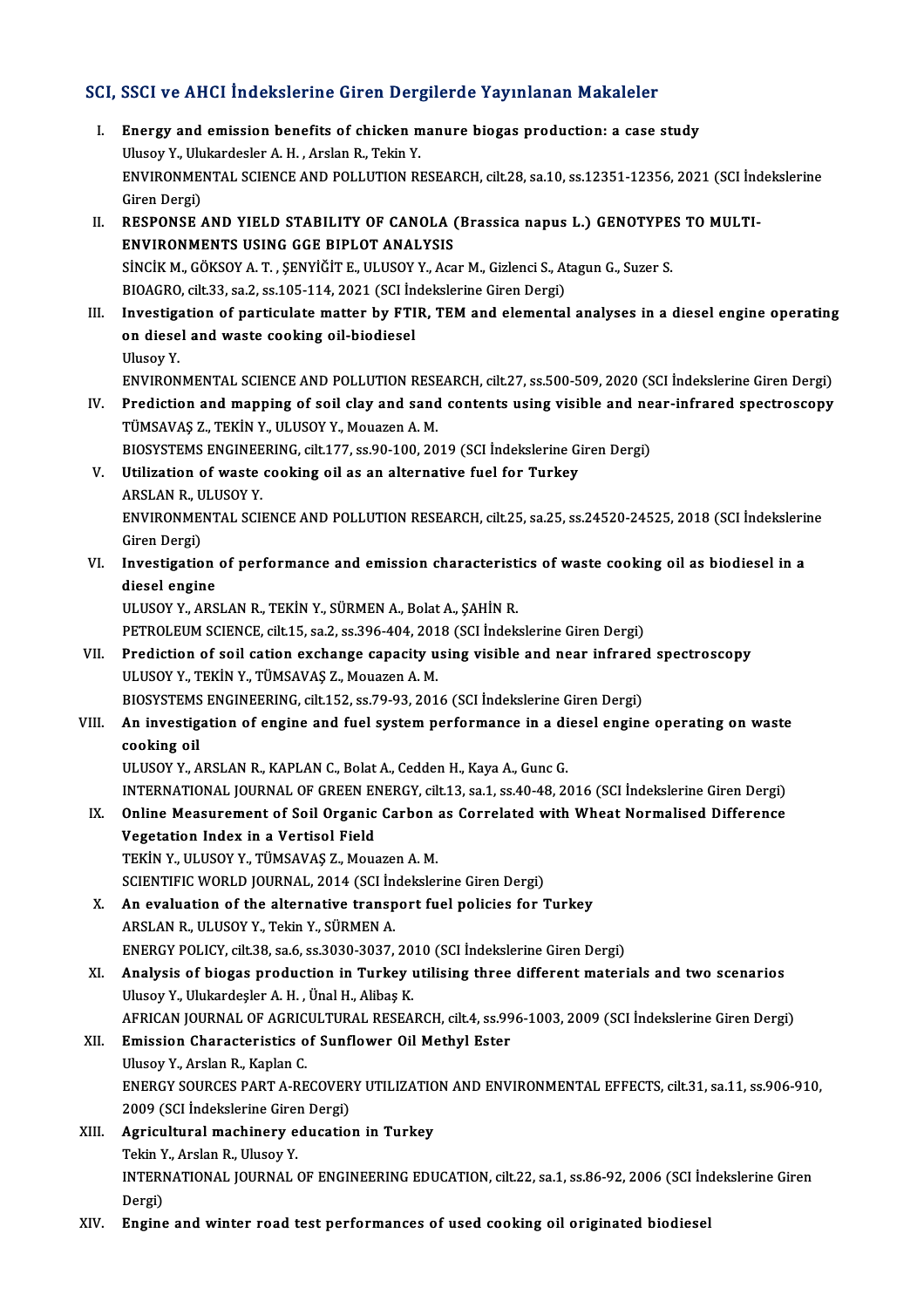CetinkayaM.,UlusoyY.,TekinY.,Karaosmanoglu F.

EnergyConversionandManagement, cilt.46, ss.1279-1291,2005 (SCIExpanded İndekslerineGirenDergi)

XV. The engine tests of biodiesel fromused frying oil UlusoyY.,TekinY.,CetinkayaM.,Karaosmanoglu F. Energy Sources, cilt.26, sa.10, ss.927-932,2004 (SCIExpanded İndekslerineGirenDergi)

### Diğer Dergilerde Yayınlanan Makaleler

- Iger Dergilerde Yayınlanan Makaleler<br>I. Public Awareness and Perception of Renewable Energy and Systems andRelated Educational Needs<br>in Turkey and Bulgaria r Borghords ruyma.<br>Public Awareness and F<br>in Turkey and Bulgaria<br>Sen M. Arclan B. Ulusey V. in Turkey and Bulgaria<br>Şen M., Arslan R., Ulusoy Y., Tomov P. RECENT Journal, cilt.22, sa.2, ss.86-92, 2021 (Hakemli Üniversite Dergisi) Şen M., Arslan R., Ulusoy Y., Tomov P.<br>RECENT Journal, cilt.22, sa.2, ss.86-92, 2021 (Hakemli Üniversite Dergisi)<br>II. KULLANILMIŞ BİTKİSEL YAĞ METİL ESTERİNİN TRAKTÖR MOTORUNDA PERFORMANS VE EMİSYON<br>ETKİLERİNİN ARASTIR
- RECENT Journal, cilt.22, sa.2, ss.86<br>KULLANILMIŞ BİTKİSEL YAĞ M<br>ETKİLERİNİN ARAŞTIRILMASI<br>III HSOV Y KULLANI<mark>I</mark><br>ETKİLERİ<br>ULUSOY Y. ETKİLERİNİN ARAŞTIRILMASI<br>ULUSOY Y.<br>Uludağ University Journal of The Faculty of Engineering, cilt.21, sa.2, ss.299-308, 2016 (Diğer Kurumların Hakemli

ULUSOY Y.<br>Uludağ Un<br>Dergileri)<br>PIOCAS B Uludağ University Journal of The Faculty of Engineering, cilt.21, sa.2, ss.299-308, 2016 (Diğer Kuru<br>Dergileri)<br>III. BIOGAS PRODUCTION FROM OLIVE WASTE AND OLIVE POMACE IN MARMARA REGION

Dergileri)<br>III. BIOGAS PRODUCTION FROM OLIVE WASTE AND OLIVE POMACE IN MARMARA REGION<br>Ulukardeşler A. H. , Ulusoy Y., Tümsavaş Z.

Uluslararası Yakıtlar, Yanma Ve Yangın Dergisi, sa.3, ss.21-24, 2016 (Diğer Kurumların Hakemli Dergileri)

Ulukardeşler A. H. , Ulusoy Y., Tümsavaş Z.<br>Uluslararası Yakıtlar, Yanma Ve Yangın Dergisi, sa.3, ss.21-24, 2016 (Diğer Kurumların Hakemli Dergileri)<br>IV. Bursa ili tarımsal organik atık kaynaklı biyogaz potansiyeli ve Uluslararası Yakıtlar, Yanma Ve Yang<br>Bursa ili tarımsal organik atık ka<br>olarak kullanımının incelenmesi<br>ULUSOV V. ABSLAN B. ULUKAPDESI Bursa ili tarımsal organik atık kaynaklı biyogaz potansiyeli ve biyoga<br>olarak kullanımının incelenmesi<br>ULUSOY Y., ARSLAN R., ULUKARDEŞLER A. H. , KAPLAN C., KUL B., ARSLAN R.<br>Uludağ Üniversitesi Zireat Fakültesi Dergisi sü olarak kullanımının incelenmesi<br>ULUSOY Y., ARSLAN R., ULUKARDEŞLER A. H. , KAPLAN C., KUL B., ARSLAN R.<br>Uludağ Üniversitesi Ziraat Fakültesi Dergisi, cilt.29, sa.2, ss.39-45, 2015 (Diğer Kurumların Hakemli Dergileri)

- 
- ULUSOY Y., ARSLAN R., ULUKARDEŞLER A. H. , KAPLAN C., KUL B., ARSLAN R.<br>Uludağ Üniversitesi Ziraat Fakültesi Dergisi, cilt.29, sa.2, ss.39-45, 2015 (Diğer Kurumların Hal<br>V. Possible Opportunities for the Use of Microalgae Uludağ Üniversitesi Ziraat Fakültesi De<br>Possible Opportunities for the Use<br>Ulusoy Y., Ulukardeşler A. H. , Alibaş K.<br>Tarım Makinaları Bilimi Dargisi, silt 8, s Possible Opportunities for the Use of Microalgae in Renewable Energy Production<br>Ulusoy Y., Ulukardeşler A. H. , Alibaş K.<br>Tarım Makinaları Bilimi Dergisi, cilt.8, sa.3, ss.301-308, 2012 (Diğer Kurumların Hakemli Dergileri) Ulusoy Y., Ulukardeşler A. H. , Alibaş K.<br>Tarım Makinaları Bilimi Dergisi, cilt.8, sa.3, ss.301-308, 2012 (Diğer Kurumların Hakemli Dergileri)<br>VI. Biyogaz üretim prosesi

- ULUSOYY.,ÜNALH.,ALİBAŞK. Biyogaz üretim prosesi<br>ULUSOY Y., ÜNAL H., ALİBAŞ K.<br>Biyoyakıt Dünyası, sa.1, ss.58-63, 2006 (Hakemsiz Dergi)<br>Diesel Meterlanda Biodiesel Kullanımının Teknikve
- ULUSOY Y., ÜNAL H., ALİBAŞ K.<br>Biyoyakıt Dünyası, sa.1, ss.58-63, 2006 (Hakemsiz Dergi)<br>VII. Diesel Motorlarda Biodiesel Kullanımının Teknikve Ekonomik Olarak İncelenmesi<br>ULUSOY V. ALİBAS K. Biyoyakıt Dünyası, sa.<br>Diesel Motorlarda I<br>ULUSOY Y., ALİBAŞ K.<br>Ulud Üniv Zin Fak D. Diesel Motorlarda Biodiesel Kullanımının Teknikve Ekonomik Olarak İncelenmes<br>ULUSOY Y., ALİBAŞ K.<br>Ulud. Üniv. Zir. Fak. Derg, cilt.29, sa.2, ss.37-50, 2002 (Diğer Kurumların Hakemli Dergileri)<br>Et Endüstrisi Yan Ününlerinde

## VLUSOY Y., ALİBAŞ K.<br>Ulud. Üniv. Zir. Fak. Derg, cilt.29, sa.2, ss.37-50, 2002 (Diğer Kurumların Hakemli Dergileri)<br>VIII. Et Endüstrisi Yan Ürünlerinden Don Yağı ve Rendering Yağlarının Diesel Yakıtı Olarak Kullanımı<br>U Ulud. Üniv. Zir. Fak.<br>**Et Endüstrisi Yan**<br>ULUSOY Y., Albay R.<br>CIDA Dergisi sa 7, s Et Endüstrisi Yan Ürünlerinden Don Yağı ve Rendering Yağla<br>ULUSOY Y., Albay R.<br>GIDA Dergisi, sa.7, ss.73, 2002 (Diğer Kurumların Hakemli Dergileri)

GIDA Dergisi, sa.7, ss.73, 2002 (Diğer Kurumların Hakemli Dergileri)<br>Kitap & Kitap Bölümleri

- I. EKOLOJİK HAYVANCILIKTA SÜRDÜRLEBİLİR ENERJİ KAYNAKLARI ALİBAŞK.,VARDARA.,ULUSOYY.,ALİBAŞ İ. EKOLOJİK-ORGANİKTARIMDAHAYVANCILIK,PROF.DR. İBRAHİMAK,Editör,Dora,Bursa, ss.361-396,2013 II. EKOLOJİK TARIMDA SÜRDÜRÜLEBİLİR ENERJİ KAYNAKLARI
- EKOLOJİK-ORGANİK TARIMDA HAYVANCILI<br><mark>EKOLOJİK TARIMDA SÜRDÜRÜLEBİLİR</mark><br>ALİBAŞ K., VARDAR A., ULUSOY Y., ALİBAŞ İ.<br>EKOLOJİK (ORGANİK TARIM VE GEVRE PROJ EKOLOJİK/ORGANİK TARIM VE ÇEVRE, PROF. DR. İBRAHİM AK, Editör, EKOLOJİK YAŞAM DERNEĞİ TAYINLARI,<br>Bursa, ss.280-312, 2008 ALİBAŞ K., VARDAR A., U<br>EKOLOJİK/ORGANİK TAR<br>Bursa, ss.280-312, 2008

### Hakemli Kongre / Sempozyum Bildiri Kitaplarında Yer Alan Yayınlar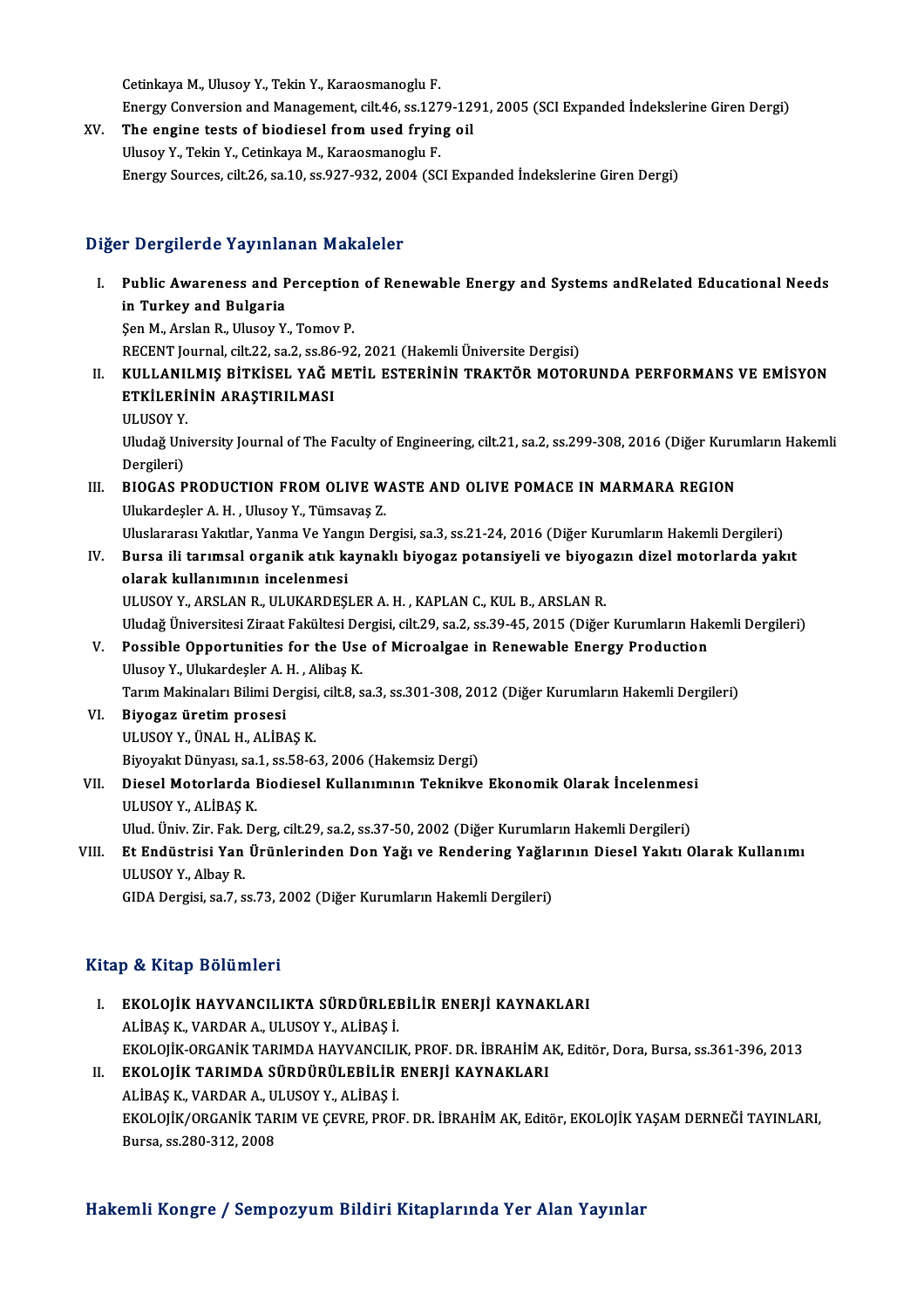| L     | Yenilenebilir Enerji Farkındalık Eğitim İhtiyaç Analizi                                                                                                            |
|-------|--------------------------------------------------------------------------------------------------------------------------------------------------------------------|
|       | ARSLAN R., ULUSOY Y., TEKIN Y.<br>Ulusal Tarımsal Mekanizasyon ve Enerji Kongresi, Türkiye, 5 - 07 Eylül 2018                                                      |
| П.    | Determination of yield and quality characteristics of some rapeseed genotypes in different                                                                         |
|       | environments.                                                                                                                                                      |
|       | SİNCİK M., GÖKSOY A. T. , ŞENYİĞİT E., ULUSOY Y., ACAR M., ATAGÜN G., GİZLENCİ Ş., SÜZER S.                                                                        |
|       | International Conference on Agricultural Science and Business., Stara Zagora, Bulgaristan, 10 - 12 Mayıs 2018                                                      |
| III.  | Soil Moisture Content Prediction by Visible and Near-Infrared Spectroscopy                                                                                         |
|       | TÜMSAVAŞ Z., TEKİN Y., ULUSOY Y., Mouazen A. M.                                                                                                                    |
|       | International Conference on Agriculture, Forest, Food Sciences and Technologies (ICAFOF 2017), Nevșehir,                                                           |
|       | Kapodokya, Türkiye, 15 - 17 Mayıs 2017, ss 343                                                                                                                     |
| IV.   | Energy and Frnission Benefits of Chicken Manure Biogas Production - A Case Study                                                                                   |
|       | ULUSOY Y., ULUKARDEŞLER A.H., Arslan R., TEKİN Y.<br>6th IEEE International Conference on Renewable Energy Research and Applications (ICRERA), California, Amerika |
|       | Birleşik Devletleri, 5 - 08 Kasım 2017, ss 648-652                                                                                                                 |
| V.    | Prediction of Soil Sand and Clay Contents via Visible and Near-Infrared (Vis-NIR) Spectroscopy                                                                     |
|       | TÜMSAVAŞ Z., Tekin Y., ULUSOY Y., Mouazen A. M.                                                                                                                    |
|       | 13th International Conference on Intelligent Environments (IE), Seoul, Güney Kore, 21 - 22 Ağustos 2017, cilt.22,                                                  |
|       | ss 29-38                                                                                                                                                           |
| VI.   | Biogas Production Potential of Olive-Mill Wastes in Turkey                                                                                                         |
|       | ULUSOY Y., ULUKARDEŞLER A.H.                                                                                                                                       |
|       | 6th IEEE International Conference on Renewable Energy Research and Applications (ICRERA), California, Amerika                                                      |
| VII.  | Birleşik Devletleri, 5 - 08 Kasım 2017, ss.664-668<br>Energy and Frnission Benefits of Chicken Manure Biogas Production - A Case Study                             |
|       | Ulusoy Y., Ulukardeşler A.H., Arslan R., Tekin Y.                                                                                                                  |
|       | 6th IEEE International Conference on Renewable Energy Research and Applications (ICRERA), California, Amerika                                                      |
|       | Birleşik Devletleri, 5 - 08 Kasım 2017, ss 648-652                                                                                                                 |
| VIII. | Farklı Brassica türlerine ait genotiplerin verim ve kalite özellikleri ile biyodizele uygunluklarının<br>belirlenmesi                                              |
|       | SİNCİK M., GÖKSOY A.T., ŞENYİĞİT E., ULUSOY Y., Acar M., ATAGÜN G., GİZLENCİ Ş., SÜZER S.                                                                          |
|       | 2. Ulusal Biyoyakıtlar Sempozyumu, Samsun, Türkiye, 27 - 30 Eylül 2016, cilt.1, ss.259                                                                             |
| IX.   | DETERMINATION OF SOIL ORGANIC CARBON VARIATION WITH ON LINE Vis NIR SENSOR                                                                                         |
|       | TEKİN Y., ULUSOY Y., TÜMSAVAŞ Z., Mouazen A.                                                                                                                       |
|       | International Institute of Engineers and Researchers (ISER2016), Tokyo, Japonya, 11 - 12 Kasım 2016                                                                |
| Х.    | FARKLI BRASSİCA TÜRLERİNE AİT GENOTİPLERİN VERİM VEKALİTE ÖZELLİKLERİ İLE BİYODİZELE<br>UYGUNLUKLARININBELİRLENMESİ                                                |
|       | SİNCİK M., GÖKSOY A.T., ŞENYİĞİT E., ULUSOY Y., ACAR M., ATAGÜN G., GİZLENCİ Ş., SÜZER S.                                                                          |
|       | 2. Ulusal Biyoyakıtlar Sempozyumu, Samsun, Türkiye, 27 - 30 Eylül 2016, ss.259                                                                                     |
| XI.   | On-line Vis-Nir sensor determination of soil variations of sodium, potassium and magnesium                                                                         |
|       | Tekin Y., Tumsavas Z., Ulusoy Y., Mouazen A. M.                                                                                                                    |
|       | 2nd International Conference on Agricultural and Biological Sciences (ABS), Shanghai, Çin, 23 - 26 Temmuz 2016,                                                    |
|       | cilt 41                                                                                                                                                            |
| XII.  | Development of a Specific Electronic Control System for an Engine Dynamometer                                                                                      |
|       | KUL B., ULUSOY Y., ARSLAN R.                                                                                                                                       |
|       | 25th International Scientific Conference on Electronics (ET), Sozopol, Bulgaristan, 12 - 14 Eylül 2016                                                             |
| XIII. | Utilization of waste cooking oil as an alternative fuel for Turkey<br>ARSLAN R., ULUSOY Y.                                                                         |
|       | 5th IEEE International Conference on Renewable Energy Research and Applications (ICRERA), Birmingham,                                                              |
|       | Birleşik Krallık, 20 - 23 Kasım 2016, ss 149-152                                                                                                                   |
| XIV.  | PREDICTION OF SODIUM POTASSIUM and MAGNESIUM USING VISIBLE AND NEAR INFRARED                                                                                       |
|       | <b>SPECTROSCOPY</b>                                                                                                                                                |
|       |                                                                                                                                                                    |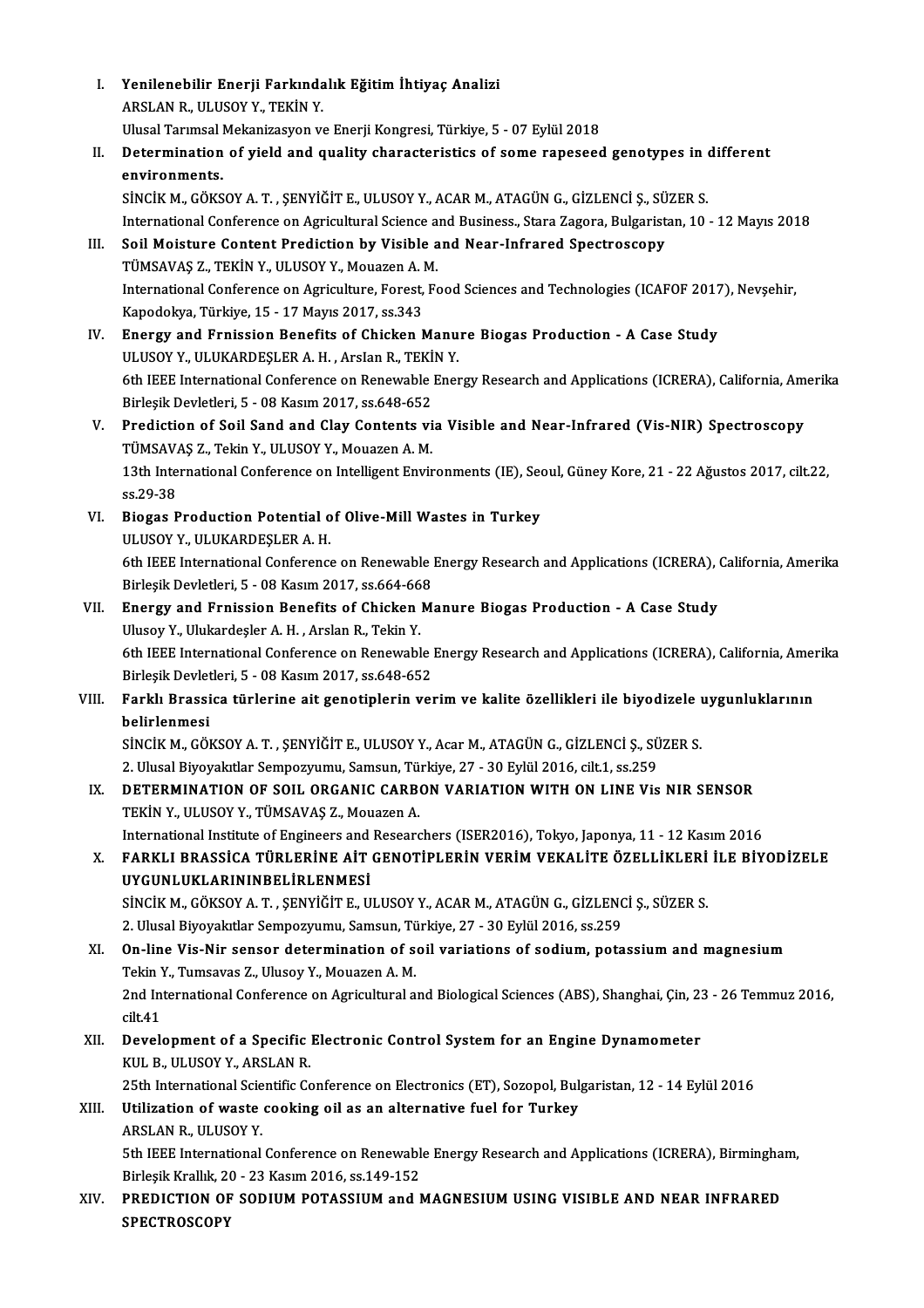TEKİN Y., ULUSOY Y., TÜMSAVAŞ Z., Mouazen A.<br>Eth International Multi Conference en Trends in

6th International Multi-Conference on Trends in Engineering and Technology/ IMTET'15, 15 - 16 Aralık 2015,<br>ss.56-57 TEKIN Y.,<br>6th Interi<br>ss.56-57<br>Burse <sup>il:</sup> 6th International Multi-Conference on Trends in Engineering and Techi<br>ss.56-57<br>XV. Bursa İli İçi Biyogaz Potansiyeli ve Üretimi İçin Alan Çalışması<br>III USOV V. III IIVAPDESI ER A.H. ARSLAN R. IIVSAL M

ss.56-57<br>Bursa İli İçi Biyogaz Potansiyeli ve Üretimi İçin Alı<br>ULUSOY Y., ULUKARDEŞLER A. H. , ARSLAN R., UYSAL M.<br>L Ulusal Kompost ve Biyogaz Calıstavı 11 14 04 2013 Arı ULUSOY Y., ULUKARDEŞLER A. H. , ARSLAN R., UYSAL M.<br>I. Ulusal Kompost ve Biyogaz Çalıştayı 11-14.04.2013 Antalya, Antalya, Türkiye, 11 - 14 Nisan 2013, ss.34 ULUSOY Y., ULUKARDEŞLER A. H. , ARSLAN R., UYSAL M.<br>I. Ulusal Kompost ve Biyogaz Çalıştayı 11-14.04.2013 Antalya, Antalya, Türkiye, 11 - 14 Nisan 2013, ss.34<br>XVI. INVESTIGATION OF ENGINE PERFORMANCE OF WASTE COOKING OI **I. Ulusal Ko<br>INVESTIG<br>ENGINES<br>III HSOV V** INVESTIGATION OF ENGINE PERFORM<br>ENGINES<br>ULUSOY Y., ARSLAN R., KAPLAN C., Bolat A.<br>Eth International Conference on Tronds in ENGINES<br>ULUSOY Y., ARSLAN R., KAPLAN C., Bolat A.<br>5th International Conference on Trends in Agricultural Engineering, Prague, Çek Cumhuriyeti, 3 - 06 Eylül 2013,<br>98.622.626 ULUSOY Y., J.<br>5th Internat<br>ss.622-626<br>PIOCAS PR 5th International Conference on Trends in Agricultural Engineering, Prague, Çek Cumhuriye<br>ss.622-626<br>XVII. BIOGAS PRODUCTION FROM AGRICULTURAL WASTES IN TURKEY-A CASE STUDY<br>III USOV V. III UKARDESI ER A H. ARSI AN R. Arsha ss.622-626<br>XVII. BIOGAS PRODUCTION FROM AGRICULTURAL WASTES IN TURKEY-A CASE STUDY<br>ULUSOY Y., ULUKARDESLER A. H., ARSLAN R., Arslan R. BIOGAS PRODUCTION FROM AGRICULTURAL WASTES IN TURKEY-A CASE STUDY<br>ULUSOY Y., ULUKARDEŞLER A. H. , ARSLAN R., Arslan R.<br>5th International Conference on Trends in Agricultural Engineering, Prague, Çek Cumhuriyeti, 3 - 06 Eyl ULUSOY Y., 1<br>5th Internat<br>ss.627-631<br>2. Nogil Bin 5th International Conference on Trends in Agricultural Engineering, Prague, Çek Cumhuriy<br>ss.627-631<br>XVIII. 3 Nesil Biyoyakıt Teknolojisi Olan Alglerin Türkiye de Üretilebilirlik Potansiyeli<br>III IIKARDESI ER A H - III IISOV ss.627-631<br>3 Nesil Biyoyakıt Teknolojisi Olan Alglerin Türkiye de Üretilebilirlik Potansiyeli<br>ULUKARDEŞLER A. H. , ULUSOY Y. 10.UlusalKimyaMühendisliğiKongresi3-6.09.2012 İstanbul, İstanbul,Türkiye,3 -06Eylül2012 ULUKARDEŞLER A. H. , ULUSOY Y.<br>10. Ulusal Kimya Mühendisliği Kongresi 3-6.09.2012 İstanbul, İstanbul, Türkiye,<br>XIX. Yenilenebilir enerji üretiminde mikroalglerden yararlanma olanakları<br>III USOV Y. ULUZARDESLER A. H. AL 10. Ulusal Kimya Mühendisliği Kongresi 3-6.0<br>Yenilenebilir enerji üretiminde mikroalg<br>ULUSOY Y., ULUKARDEŞLER A. H. , ALİBAŞ K.<br>Frazii Tanımı ve Biyevalıtlar Samagızınımı, K Yenilenebilir enerji üretiminde mikroalglerden yararlanma olanakları<br>ULUSOY Y., ULUKARDEŞLER A. H. , ALİBAŞ K.<br>Enerji Tarımı ve Biyoyakıtlar Sempozyumu, Konya, Türkiye, 25 - 26 Mayıs 2011<br>Marmara Bölgesindeki Zeytin Atığı XX. Marmara Bölgesindeki Zeytin Atığı ve Karasuyundan Anaerobik Fermantasyon ile Biyogaz Üretimi ULUKARDEŞLER A.H., ULUSOY Y., TÜMSAVAŞ Z. Marmara Bölgesindeki Zeytin Atığı ve Karasuyundan Anaerobik Fermantasyor<br>ULUKARDEŞLER A. H. , ULUSOY Y., TÜMSAVAŞ Z.<br>Ulusal Kimya Mühendisliği Kongresi, Ankara, Türkiye, 22 Haziran 2010 - 25 Aralık 2009<br>Atık Kızartmalık Ya ULUKARDEŞLER A. H. , ULUSOY Y., TÜMSAVAŞ Z.<br>Ulusal Kimya Mühendisliği Kongresi, Ankara, Türkiye, 22 Haziran 2010 - 25 Aralık 2009<br>XXI. Atık Kızartmalık Yağlardan Elde Edilen Biyodizelin Motor Performansına Etkileri<br>III Ulusal Kimya Mühendisliği Kongresi, Ankal<br><mark>Atık Kızartmalık Yağlardan Elde Edile</mark><br>ULUSOY Y., ARSLAN R., TEKİN Y., ŞAHİN R.<br>8. Ulusel Temiz Enerii Semnerraynu, Burse 8. Atık Kızartmalık Yağlardan Elde Edilen Biyodizelin Motor Performansına Etkileri<br>ULUSOY Y., ARSLAN R., TEKİN Y., ŞAHİN R.<br>8. Ulusal Temiz Enerji Sempozyumu, Bursa, Türkiye, 01 Aralık 2010 - 03 Aralık 2009 XXII. Bursa ili Karacabey ilçesinde örnek bir biyogaz tesisinin kurulabilirliği için tarımsal ve gıda 8. Ulusal Temiz Enerji Sempozyumu<br>Bursa ili Karacabey ilçesinde öl<br>artıklarının enerjisi potansiyeli<br>ULUSOV V. ÜNAL H. ALİPAS K Bursa ili Karacabey ilçesind<br>artıklarının enerjisi potansi<br>ULUSOY Y., ÜNAL H., ALİBAŞ K.<br>Tarımsal Makanizeyyan 25, Ulu Tarımsal Mekanizasyon 25. Ulusal Kongresi,01-03 Ekim 2009, Bildiri Kitabı, Isparta, Türkiye, 1 - 03 Ekim 2009,<br>ss.109-115 ULUSOY Y, ÜNAL H, ALİBAŞ K Tarımsal Mekanizasyon 25. Ulusal Kongresi,01-03 Ekim 2009, Bildiri<br>ss.109-115<br>XXIII. Türkiye de biyodizel üretimi ve üretim sorunlarına bir bakış<br>III USOV V. TEKİN V. ARSLAN B. ALİBAS K ss.109-115<br><mark>Türkiye de biyodizel üretimi ve üretim</mark><br>ULUSOY Y., TEKİN Y., ARSLAN R., ALİBAŞ K.<br>Biyovalıt Semnezuyunu Burea Türkiye 20 Türkiye de biyodizel üretimi ve üretim sorunlarına bir<br>ULUSOY Y., TEKİN Y., ARSLAN R., ALİBAŞ K.<br>Biyoyakıt Sempozyumu, Bursa, Türkiye, 29 - 30 Haziran 2006<br>Türkiye de Biyodizel Betensiyeli ULUSOY Y., TEKİN Y., ARSLAN R., ALİ<br>Biyoyakıt Sempozyumu, Bursa, Türki<br>XXIV. Türkiye de Biyodizel Potansiyeli<br>ARSLAN B. HI HSOY Y. SÜPMEN A Biyoyakıt Sempozyumu, Bursa, Tür<br><mark>Türkiye de Biyodizel Potansiye</mark><br>ARSLAN R., ULUSOY Y., SÜRMEN A.<br>Otomotiy Telmolojileri Kongresi, P. Türkiye de Biyodizel Potansiyeli<br>ARSLAN R., ULUSOY Y., SÜRMEN A.<br>Otomotiv Teknolojileri Kongresi, Bursa, Türkiye, 26 - 27 Haziran 2006<br>Bursa, İli Karasabev, İlsəsində Örnək Bir Biyogaz Təsisinin Kurı ARSLAN R., ULUSOY Y., SÜRMEN A.<br>Otomotiv Teknolojileri Kongresi, Bursa, Türkiye, 26 - 27 Haziran 2006<br>XXV. Bursa İli Karacabey İlçesinde Örnek Bir Biyogaz Tesisinin Kurulabilirliği İçin Tarımsal ve Gıda<br>Artıklarının Ener Otomotiv Teknolojileri Kongresi, B<br>Bursa İli Karacabey İlçesinde<br>Artıklarının Enerji Potansiyeli<br>ULUSOV Y İMAL H-ALİPAS K ULUSOYY.,ÜNALH.,ALİBAŞK. Artıklarının Enerji Potansiyeli<br>ULUSOY Y., ÜNAL H., ALİBAŞ K.<br>25. Tarımsal Mekanizasyon Ulusal Kongresi Bildiri Kitabı, Isparta, Türkiye, 1 - 03 Ekim 2009<br>Türkiye de Biyemoterin Ünetimi İsin Yeğ Bitkisi Terumunu Cenel Duru ULUSOY Y., ÜNAL H., ALİBAŞ K.<br>25. Tarımsal Mekanizasyon Ulusal Kongresi Bildiri Kitabı, İsparta, Türkiye, 1 - 03 Ek<br>XXVI. Türkiye de Biyomotorin Üretimi İçin Yağ Bitkisi Tarımının Genel Durumu<br>111 USOV V. TEVİN V 25. Tarımsal Mekani:<br><mark>Türkiye de Biyom</mark><br>ULUSOY Y., TEKİN Y.<br>V. Ulusel Temiz Epen Türkiye de Biyomotorin Üretimi İçin Yağ Bitkisi Tarımının Genel<br>ULUSOY Y., TEKİN Y.<br>V. Ulusal Temiz Enerji Sempozyumu, İstanbul, Türkiye, 1 - 03 Ekim 2004<br>Kullanılmış Yağ Matil Estaninin Türkiye Sartlanında Dizel Bir Ara ULUSOY Y., TEKİN Y.<br>V. Ulusal Temiz Enerji Sempozyumu, İstanbul, Türkiye, 1 - 03 Ekim 2004<br>XXVII. Kullanılmış Yağ Metil Esterinin Türkiye Şartlarında Dizel Bir Araçta kullanımı ve Emisyon Sonuçları<br>III USOY V. TEKİN Y V. Ulusal Temiz Enerji Sempozyumu, İstanbul, Türkiye, 1 - 03 Ekim 2004<br>Kullanılmış Yağ Metil Esterinin Türkiye Şartlarında Dizel Bir Ar<br>ULUSOY Y., TEKİN Y. Kullanılmış Yağ Metil Esterinin Türkiye Şartlarında Dizel Bir Ara<br>ULUSOY Y., TEKİN Y.<br>IV. Ulusal Temiz Enerji Sempozyumu, İstanbul, Türkiye, 1 - 03 Ekim 2002<br>Kullanılmış atık Bitkisel Yeğ Metil Esterlerinin Diasel Metarlar XXVIII. Kullanılmış atık Bitkisel Yağ Metil Esterlerinin Diesel Motorlarında Alternatif Yakıt Olarak<br>Kullanılması IV. Ulusal Temiz Enerji Sempozyumu, İstanbul, Türkiye, 1 - 03 Ekim 2002 KAPLAN C., ULUSOY Y., ARSLAN R.